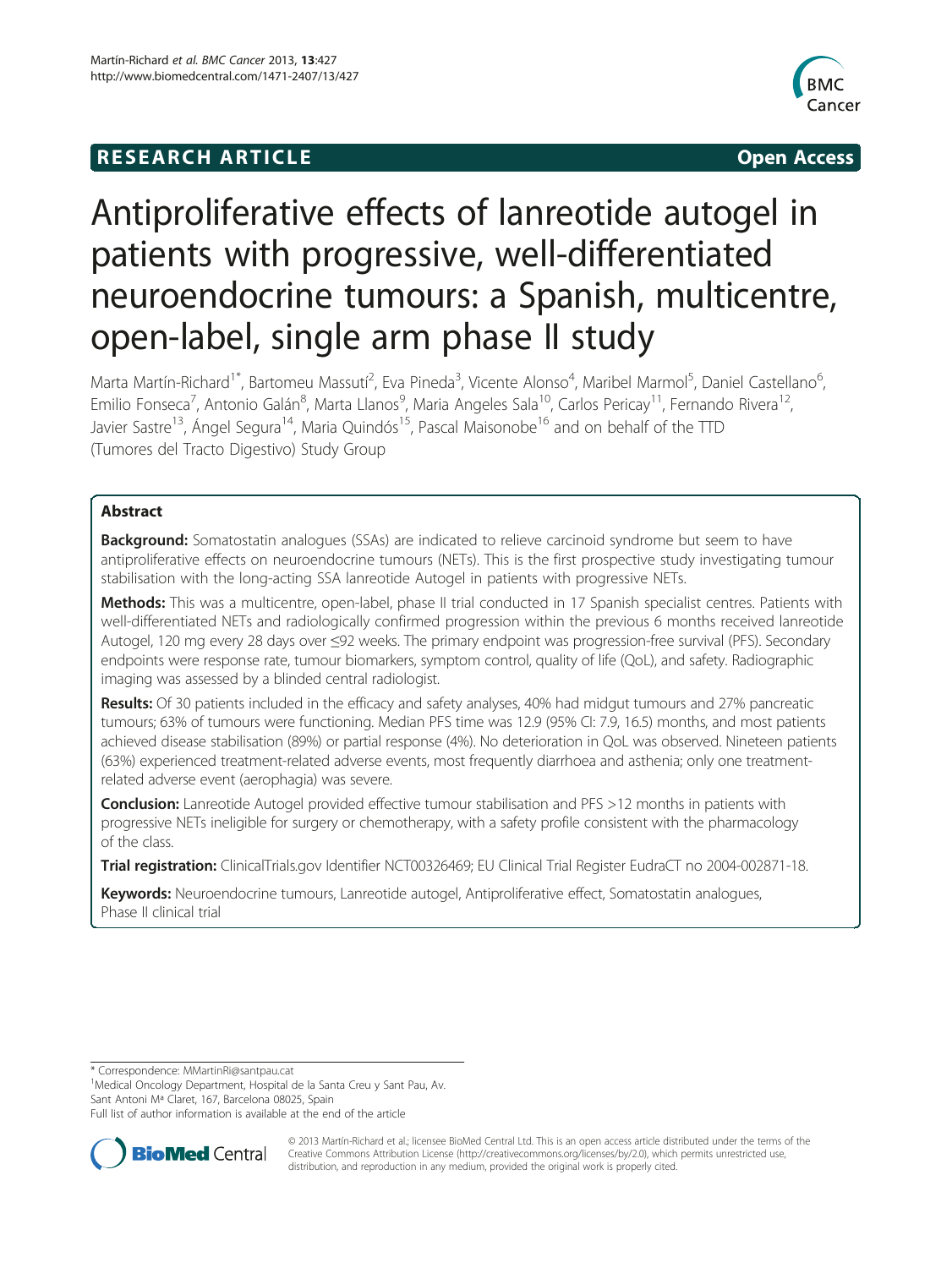## Background

Somatostatin has widespread inhibitory effects on the endocrine system due to exocrine, endocrine, paracrine and autocrine actions; it also regulates cell proliferation in normal and tumour tissue, through actions mediated via five G-protein-coupled somatostatin receptors [\[1](#page-7-0)]. Both forms of native somatostatin (−14 and −28) have limited therapeutic viability due to extremely short half-lives  $(-1-3 \text{ min})$ . Therefore, synthetic somatostatin analogues (SSAs) have been developed that provide prolonged activity while maintaining moderateor high-affinity binding to various somatostatin receptor subtypes [[2\]](#page-7-0).

The goals of pharmacological treatment for neuroendocrine tumours (NETs) are to control symptoms, induce tumour regression or stabilise tumour growth, and improve survival. Currently, two long-acting SSAs (lanreotide Autogel and octreotide LAR) are available commercially for long-term management of the symptoms associated with functioning NETs, both of which are administered once a month and are generally well tolerated [[3](#page-7-0)]. Treatments used for disease control include interferon and chemotherapy. Most recently, new drugs such as everolimus, an oral inhibitor of mammalian target of rapamycin (mTOR), and sunitinib, a tyrosine kinase inhibitor, have shown efficacy in controlling NETs, and in particular, pancreatic NET [[4-6](#page-7-0)].

Recent data suggest that SSAs also have antiproliferative effects in NET. These effects are mediated directly, by inhibition of tumour cell proliferation and apoptosis following receptor activation, and indirectly via inhibitory effects on mitogenic growth factors (e.g. insulin growth factor-1 [IGF-1]) and tumour angiogenesis [[7,8\]](#page-7-0). In clinical studies, SSAs have been shown to stabilise NETs where proliferation occurs slowly, but tumour regression is rare [[9,10](#page-7-0)]. Data from a randomised phase III trial in functioning and non-functioning metastatic midgut NETs showed that octreotide LAR prolonged time to tumour progression compared with placebo [[11](#page-7-0)]. While a large randomised study with lanreotide Autogel versus placebo in non-functioning NETs completed mid-2013 and results on its antiproliferative effects are due to be published in late 2013 or early 2014 [\[12\]](#page-7-0), smaller studies with lanreotide have shown prolonged stabilisation and, in several cases, partial responses, thereby indirectly suggesting antiproliferative effects. This body of evidence has mostly comprised prospective studies of lanreotide immediate release [[13-16\]](#page-7-0) and microparticles [\[17](#page-7-0)-[22](#page-7-0)]. There have also been two recent retrospective studies of the long-acting depot preparation lanreotide Autogel [[23,24](#page-7-0)] and an earlier prospective study of lanreotide Autogel versus microparticles [\[25](#page-7-0)].

This is the first prospective study of lanreotide Autogel to evaluate tumour growth stabilisation (using blinded

evaluation) and adverse effects of treatment in patients with documented progressive NET. It is also one of the longest prospective evaluations published to date of any lanreotide formulation for NET treatment.

## Methods

## Patients

Eligible patients were adults (age >18 years) with a histopathological diagnosis of advanced, well-differentiated gastroenteropancreatic, bronchopulmonary NET or neuroendocrine carcinoma (according to the World Health Organization classification [\[26](#page-7-0)]) and who were not candidates for chemotherapy or surgery. Other inclusion criteria were: measurable disease and disease progression in the 6 months before study inclusion (defined according to RECIST 1.0 criteria [\[27](#page-7-0)]); grades 0–2 on the Eastern Cooperative Oncology Group (ECOG) general status assessment scale; and positive somatostatin receptor scintigraphy. Patients were excluded if their disease was suitable for complete surgical resection, had progressed in the first 6 months after diagnosis, or if they had bowel obstruction due to a carcinoid tumour. Other exclusion criteria were: hepatic artery embolisation or radionucleotide therapy in the preceding 3 months or scheduled during the study; SSA treatment in the preceding 6 months; or radiotherapy, chemotherapy or interferon in the preceding 4 weeks or scheduled during the study; and comorbid disease that prevented understanding of and/or compliance with treatment.

#### Study design and interventions

This study was a multicentre, open-label, phase II trial (with blinded central radiographic evaluation) conducted in 17 specialist centres in Spain (see Additional file [1](#page-6-0)) between May 2006 and November 2009. The protocol and amendments, patient information leaflet and informed consent document were approved by independent ethics committees at all study centres, and also by the Spanish Ministry of Health. The trial was conducted in accordance with the Declaration of Helsinki and Good Clinical Practice guidelines, and all patients provided written informed consent. The study is registered with ClinicalTrials.gov (NCT00326469) and the EU clinical trials register (2004- 002871-18). Protocol amendments implemented after the study commenced are summarised in (Additional file [2](#page-6-0): Table S1).

Lanreotide Autogel, 120 mg, was administered by deep subcutaneous injection at baseline and every 28  $(\pm 5)$  days thereafter by trained study personnel until 23 injections had been received over ≤92 weeks or until study withdrawal or death. Concomitant treatments were allowed at the investigators' discretion although patients requiring additional lanreotide Autogel (other than at study visits), other SSAs, chemotherapy, interferon, radiotherapy, or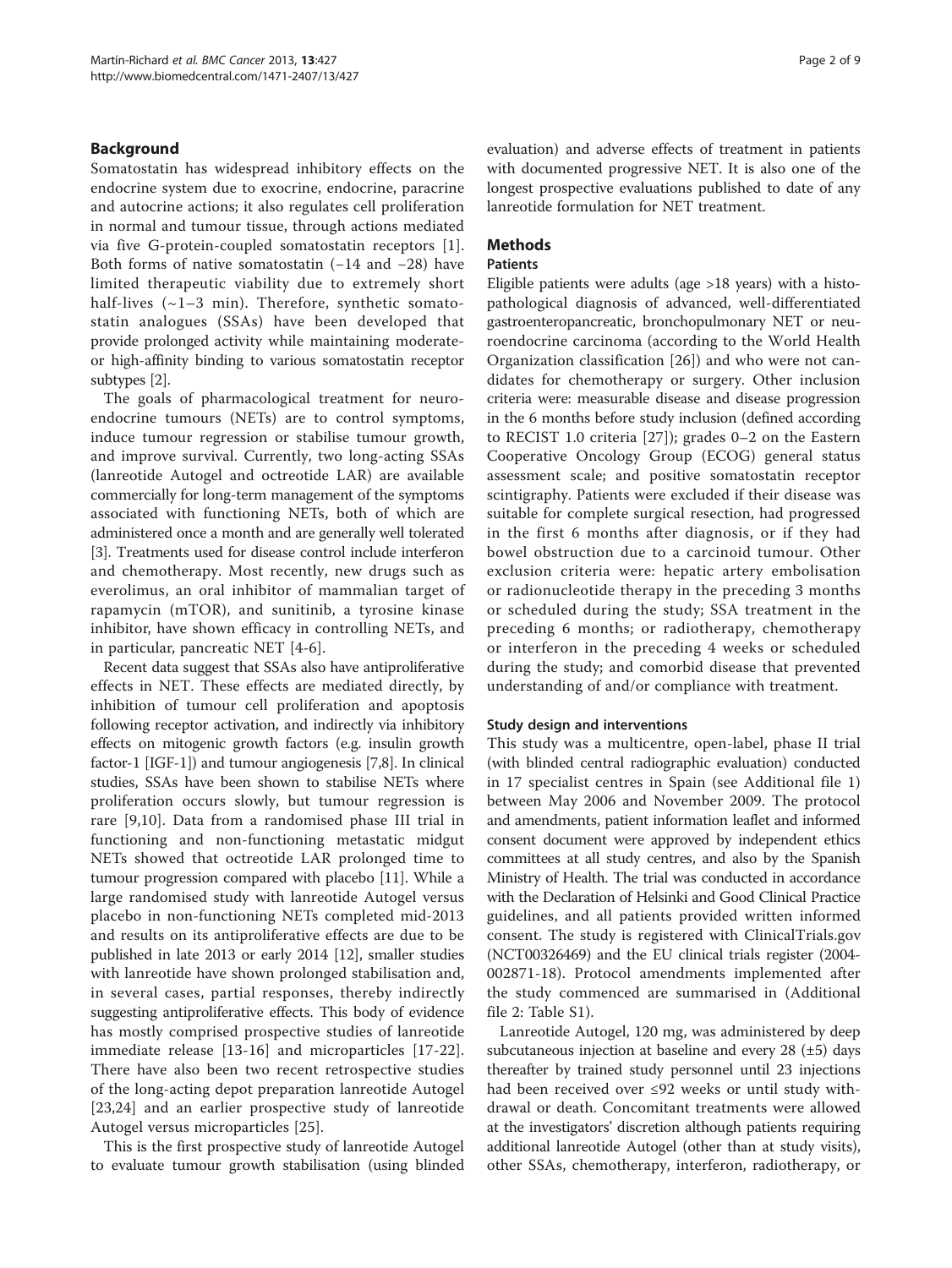surgery other than for local palliation to known lesions, were withdrawn. Patients were also withdrawn if there was disease progression, adverse events (AEs) deemed unacceptable, or a major protocol violation.

### Assessments and endpoints

Efficacy (radiological, biochemical and clinical) and pharmacokinetic (PK) assessments were performed every 12 weeks and at the final study evaluation, 28  $(\pm 5)$  days after the final lanreotide dose. AEs and concomitant treatments were recorded at each 4-weekly treatment visit and at the final evaluation.

The primary objective was to assess the efficacy of lanreotide Autogel on tumour growth stabilisation. The primary efficacy endpoint was progression-free survival (PFS), defined as time from study entry to tumour progression or early death, based on radiographic scans every 12 weeks (magnetic resonance imaging [MRI] or computed tomography [CT], depending on disease location and investigator choice). Radiographic imaging was assessed by an independent central radiologist who was blinded to patient identity and imaging test dates.

Secondary efficacy analyses and endpoints included: factors predictive of PFS and tumour growth control, defined as time from study entry to last assessment showing stable disease; response rate (RECIST 1.0); tumour biomarkers (chromogranin A [CgA] and urinary 5-hydroxyindole acetic acid [5-HIAA]); self-reported NET symptoms on a 3-point Likert scale; and quality of life (QoL), assessed using the European Organization for Research and Treatment of Cancer Quality of Life Questionnaire (EORTC QLQ)-C30. Metabolic biomarker (insulin, C-peptide, and gastrin) levels were also predetermined secondary efficacy endpoints but data were collected from too few patients to provide evaluable data (insulin and C-peptide samples in one patient, gastrin samples in two). The analytical methodologies and results are thus not described further in this article.

Safety analyses included AEs (coded using the Medical Dictionary for Regulatory Activities [MedDRA] version 11.1), vital signs, and serum haematology and biochemistry. Blood samples for analysis of lanreotide trough serum levels and, if applicable, for evaluation of the presence and specificity of anti-lanreotide antibodies were collected at screening and at weeks 8, 20, 32, 44, 56, 68 and 92, just before drug administration.

Tumour biomarkers, serum lanreotide concentrations and anti-lanreotide antibodies were analysed in a central laboratory. Serum CgA levels were determined using a radioimmunoassay (RIA) with coefficients of variation (CVs) of 6–10% (Cisbio International, Gif-sur-Yvette, France), and urinary 5-HIAA levels were measured using highperformance liquid chromatography with CVs of 4–6% (Bio-rad Laboratories GmbH, München, Germany).

Circulating lanreotide concentrations were measured using a validated RIA with [<sup>125</sup>I]-labelled lanreotide as a competitor for the quantification of lanreotide [[28](#page-7-0)]. During assay validation, the lower limit of quantification for lanreotide was 0.078 ng/mL and CVs were 2.3–13.6%. Anti-lanreotide antibodies were detected using a radioimmunoprecipitation assay (RIPA) with 1-propranolol for immune-complex precipitation and  $[125]$ -labelled lanreotide as the tracer. Results were expressed as the percentage of precipitation. During validation, the assay sensitivity was 1/3,200,000 using a rabbit polyclonal antilanreotide antibody and intra- and inter-assay precision values were <5.7% and <5.3%, respectively. The screening assay cutpoint was determined as the 95th percentile of the distribution obtained with pre-treatment samples from 22 patients from the study. Any sample with a percentage precipitation above the screening cutpoint was subjected to a confirmatory RIPA in the presence of a large amount of unlabelled lanreotide (competitor). If the competitor reduced the response by  $\geq$  30%, the serum sample was considered positive for the presence of anti-lanreotide antibodies.

## Statistical analysis

A sample size of 30 was required based on a minimum precision of 15.5% for the proportion of patients progression-free at 1 year and 2 years (assuming that 25% and 12% of patients would be progression-free at 1 year and 2 years, respectively) and an alpha error of 0.05 (bilateral). Accordingly, the estimation error (half-width of 95% confidence interval [CI]) for the proportion of patients progression-free at 1 year was planned to be 0.155 and at 2 years was 0.116.

Efficacy and safety analyses were based on data from all patients who received at least one dose of lanreotide Autogel (the intention to treat [ITT] and safety populations, respectively). Kaplan–Meier analysis was used to determine median (95% CI) PFS time (primary endpoint). Hazard ratios (HRs) (95% CI) calculated from a stepwise Cox regression model were used to determine factors predictive of PFS and tumour growth control, selecting variables with a significance level of 0.2 for entry in the model. Variables investigated comprised age, sex, tumour functionality, time from diagnosis, previous treatment, initial tumour mass, tumour origin, Ki-67 index, ECOG scale grade, serum lanreotide concentration and CgA response. The paired Student's t-test, or Wilcoxon signedrank test if normality assumptions were strongly violated, was used to assess mean percentage variations from baseline in biomarkers (CgA, urinary 5-HIAA) and EORTC QLQ-C30 scores. McNemar's test was used to ascertain if variations from abnormal to normal values compared with baseline for each patient in biomarkers were due to chance or a trend towards change over time. Statistical analyses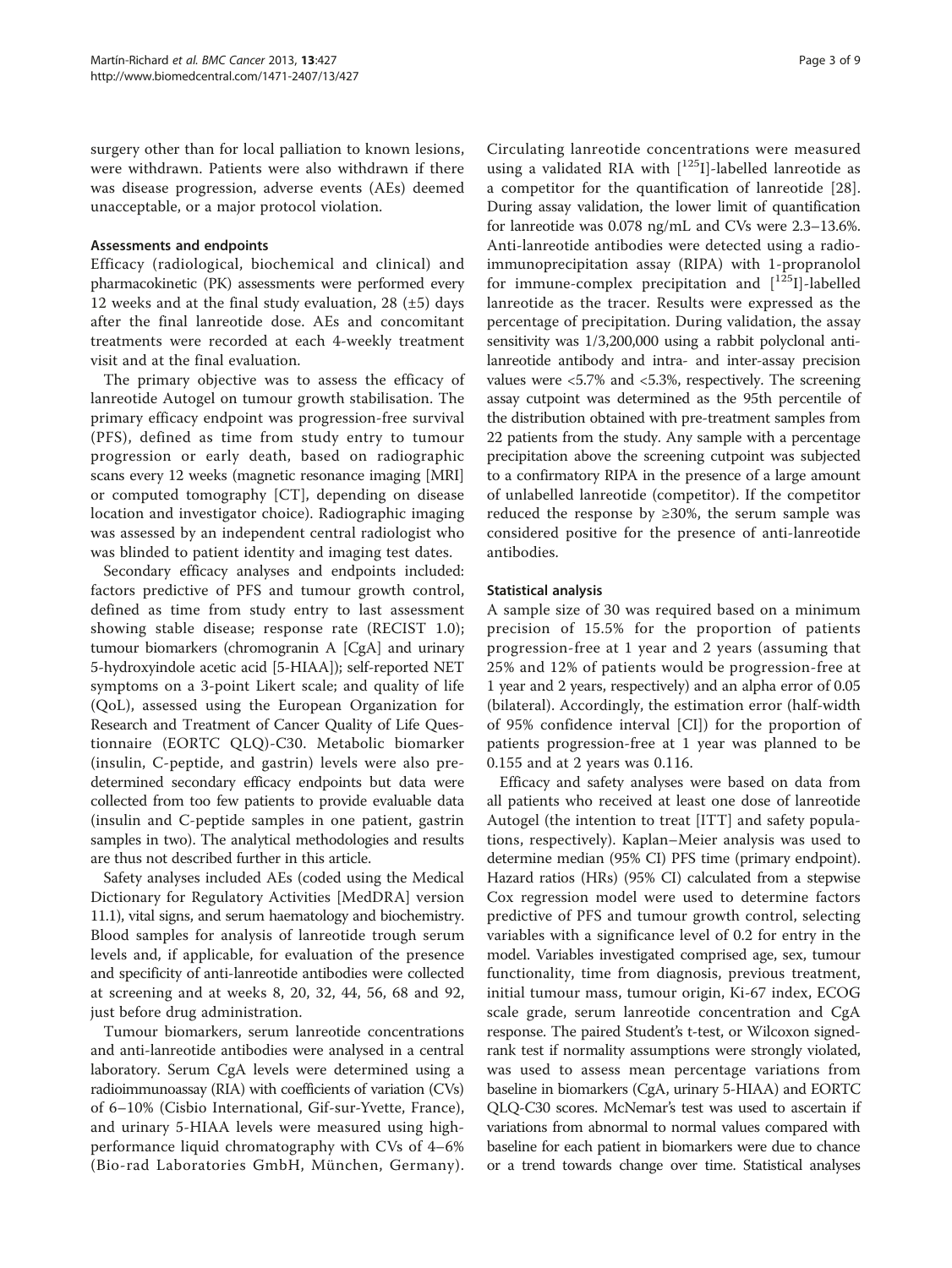were performed with SAS version 9.1 and a 5% significance level was adopted for all tests. Descriptive statistics were used for all other endpoints.

## Results

## Patient disposition and baseline characteristics

ITT and safety populations comprised 30 patients (100% of patients screened). In all, three patients (10.0%) completed the study and 27 (90.0%) withdrew due to disease progression  $(n = 21$  [77.8%]), safety reasons  $(n = 2$  AEs [6.7%] and  $n = 1$  death [3.3%]), major protocol deviation  $(n = 2 [6.7\%)$  or patient choice  $(n = 1 [3.3\%])$ . Since three patients withdrew before the first disease evaluation visit (one died before the first post-baseline visit; two were subsequently deemed ineligible as one lacked a histopathological diagnosis and another lacked a positive octreotide scan), PK evaluation was based on 27 patients.

Patient demographics and clinical characteristics are presented in Table 1. Median time since diagnosis was 5.5 (range 0.2–22.2) years. Twelve of the 30 patients (40%) had midgut tumours and eight (27%) had pancreatic tumours. The majority of tumours were functioning  $(n = 19)$ [63%]), almost all of which  $(n = 18$  [95%]) were carcinoid. Twenty-three patients (77%) had undergone surgery. In total, 10 patients (33%) had received chemotherapy and 7 (23%) interferon, at least 4 weeks before study entry; 6 (20%) had received SSAs 6 months or more prior to entering the study. Only one patient had undergone radiotherapy. Median Ki-67 index was 2.0% (range: 0–20%). Most (63%) patients presented with good performance status (i.e. ECOG grade of 0).

## **Efficacy**

Median PFS time was 12.9 months (95% CI: 7.9, 16.5 months) (Figure [1](#page-4-0)). The PFS rate at 32 weeks (~7 months) was 69.9% (95% CI: 48.6, 83.7%), at 56 weeks (~13 months) was 49.7% (95% CI: 29.4, 67.1%), and at 80 weeks (~18 months) was 24.8% (95% CI: 10.2, 42.8%). By the last assessment at 92 weeks  $(\sim 21$  months), three (10%) patients were still progression free.

Ki-67 ranking of individual scores was the only predictive factor identified in the study population for either PFS or tumour growth control. Lower Ki-67 ranking predicted longer PFS (HR: 1.17, 95% CI: 1.03, 1.33; p = 0.02) and superior tumour growth control (HR 1.10, 95% CI: 0.99, 1.22;  $p = 0.09$ ), although the latter was not statistically significant at the 5% level.

Changes in the sum of the longest diameter of target lesions are shown in Figure [2.](#page-4-0) None of the patients had a complete response, one (4%) had a partial response, 24 (89%) exhibited stable disease, and two (7%) experienced disease progression as their best response.

The proportion of patients in whom CgA normalised/ decreased by ≥30% compared with baseline after 8 weeks

| Table 1 Baseline demographic and clinical characteristics |  |
|-----------------------------------------------------------|--|
|-----------------------------------------------------------|--|

| Characteristic                        | Patients (n = 30)     |  |  |
|---------------------------------------|-----------------------|--|--|
| Age, years                            | 63.0 (40-78)          |  |  |
| Male, n (%)                           | 15 (50)               |  |  |
| Time since diagnosis, years           | 5.5 $(0.2a-22.2)$     |  |  |
| Prior treatment for NETs, n (%)       |                       |  |  |
| Surgery                               | 23 (76.7)             |  |  |
| Any systemic antineoplastic therapy   | 15 (50.0)             |  |  |
| Chemotherapyb                         | 10(33.3)              |  |  |
| Interferon <sup>b</sup>               | 7(23.3)               |  |  |
| Somatostatin analogues <sup>c</sup>   | 6(20.0)               |  |  |
| Radiotherapyb                         | 1(3.3)                |  |  |
| Origin of NETs, n (%)                 |                       |  |  |
| Gastroenteropancreatic NETs           |                       |  |  |
| Pancreas                              | 8(26.7)               |  |  |
| Stomach                               | 1(3.3)                |  |  |
| Small intestine                       | 10 (33.3)             |  |  |
| Large intestine                       | 3(10.0)               |  |  |
| Bronchopulmonary NETs                 |                       |  |  |
| <b>Bronchus</b>                       | 4(13.3)               |  |  |
| Unknown                               | 4(13.3)               |  |  |
| Tumour functionality, n (%)           |                       |  |  |
| Functioning                           | 19 (63.3)             |  |  |
| Carcinoid tumour                      | 18 (60.0)             |  |  |
| Gastrinoma                            | 1(3.3)                |  |  |
| Non-functioning                       | 11(36.7)              |  |  |
| Symptomatic                           | 9(30.0)               |  |  |
| Chromogranin A, µg/L                  | 332.5 (44.1-66,056.0) |  |  |
| Urinary 5-HIAA, µmol/d                | 114.0 (19.9-1684.1)   |  |  |
| Ki-67 index                           |                       |  |  |
| Ki-67 ≤2%                             | 13 (43.3)             |  |  |
| $Ki-67 > 2%$                          | 8(26.7)               |  |  |
| Not evaluated                         | 9(30.0)               |  |  |
| Performance status: ECOG grade, n (%) |                       |  |  |
| 0                                     | 19 (63.3)             |  |  |
| 1                                     | 9(30.0)               |  |  |
| $\overline{2}$                        | 2(6.7)                |  |  |

Data are median (range) unless stated otherwise for quantitative parameters. 5-HIAA, 5-hydroxyindoleacetic acid; ECOG, Eastern Cooperative Oncology Group; NETs, neuroendocrine tumours.

<sup>a</sup>The patient diagnosed 0.2 years before the study (and thus apparently non-compliant with inclusion criteria) had had an earlier misdiagnosis (2 years previously) of vertebral haemangioma that should have been NET metastases. bPatients who received treatment with radiotherapy, chemotherapy or interferon within 4 weeks prior to study inclusion or who were scheduled to receive it during the study were excluded from the study. <sup>c</sup>Patients who received treatment with somatostatin analogues within 6 months prior to study inclusion were excluded from the study.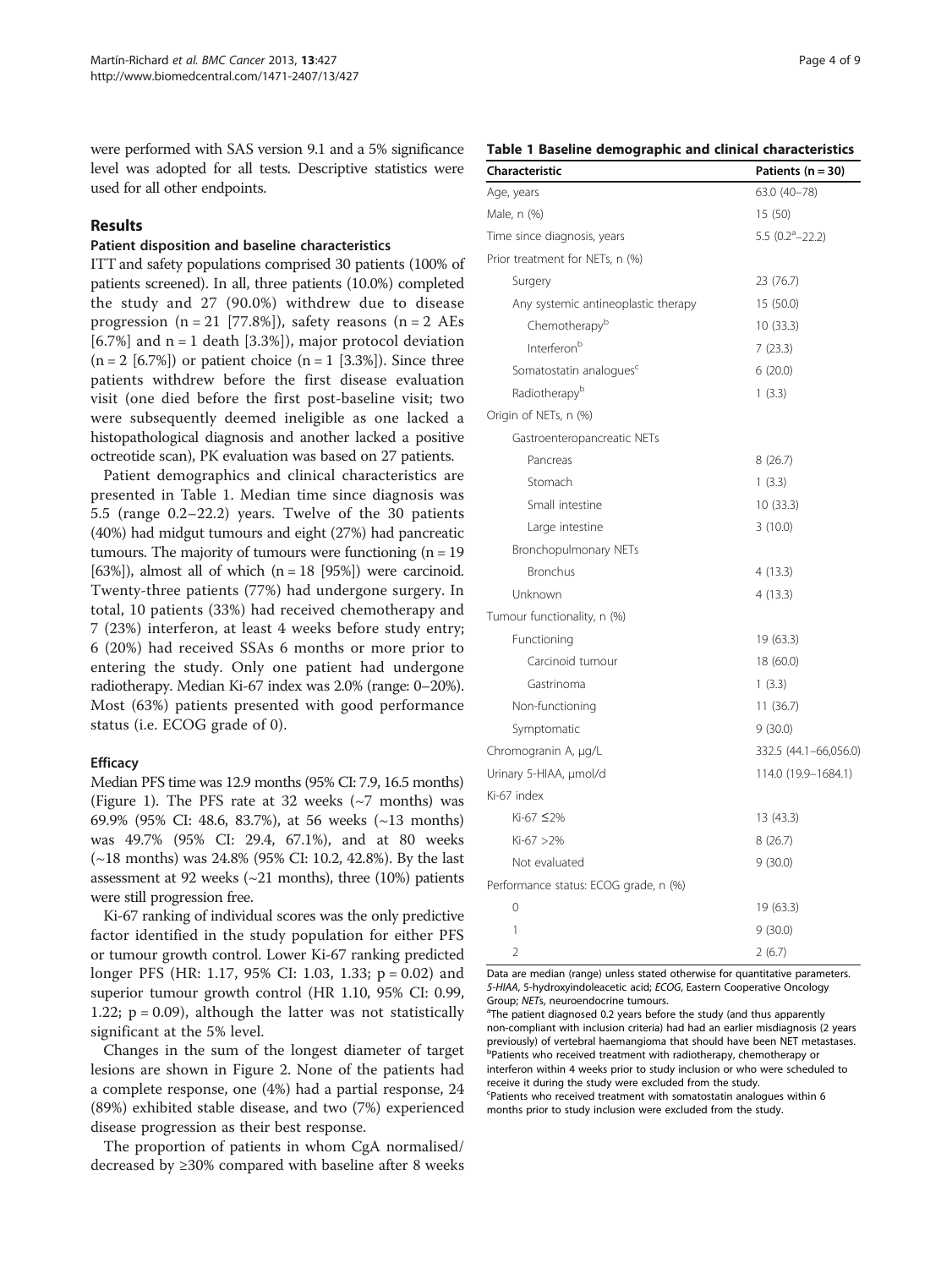was significantly greater than expected by chance (70%; 95% CI: 53.1%, 87.6%; McNemar's test: p = 0.0002); values varied from 53% to 67% at subsequent assessments, remaining significant until week 68 (when CgA was assessed for only 6 patients). The median decrease from baseline in CgA concentration was significant after 8 weeks (−35%; range, –91.8 to −7.8%; Wilcoxon's test: p < 0.001); median decreases varied from −31% to −17% at subsequent assessments, although not all reductions reached statistical significance. After 8 weeks, in the 19 patients with functioning tumours, the median decrease from baseline



in urinary 5-HIAA was −30% (range: –90.4, 24.7%; paired Student's t-test: p = 0.0006); median change varied within −64% to −29% at subsequent assessments but changes were not all statistically significant.

Of the 19 patients with tumours classified as functioning based on amine and/or peptide secretions, nine (47%) had symptoms related to NET at baseline and two (11%) developed symptoms after starting treatment. All symptomatic patients reported diarrhoea, one also experienced asthenia and another reported shortness of breath and tachycardia; no symptoms were severe. Of the nine patients who were symptomatic at baseline, five (56%) achieved complete symptom relief after starting treatment and three (33%) developed new symptoms during treatment. One patient had no recorded symptom evaluation.

EORTC QLQ-C30 scores were generally stable from baseline to week 56 and showed a non-significant trend towards improvement across the functional multi-item scales and the global QoL multi-item scale. The multi-item symptom scores and single-item scales for adverse effects showed some fluctuation but were generally stable over the same period (Additional files [3](#page-6-0) and [4:](#page-6-0) Figures S1a and S1b). Completed questionnaires were available for fewer than 10 patients after 56 weeks.

#### Safety and tolerability

Median exposure to study medication was 291 days (range: 1–702 days). Twenty-five of the 30 patients (83%) experienced at least one AE; 63% of patients had treatment-related AEs (Table [2](#page-5-0)). The most common treatment-related AEs were diarrhoea  $(n = 12 [40\%])$ , asthenia (n = 6 [20%]), flatulence (n = 3 [10%]) and injection-site pain  $(n = 3 [10\%])$ . Only one of these AEs was severe (aerophagia), and another was serious (acute renal failure) but resolved without sequelae. Three patients (11%) withdrew due to AEs: these were the aforementioned serious AE (acute renal failure), a non-serious AE unrelated to treatment (carcinoid syndrome), and a serious AE unrelated to treatment (gallbladder fistula; patient later died). Two patients (7%) died during the study period; neither death was treatment-related and both were secondary to disease progression (one due to intestinal obstruction and one due to gallbladder fistula).

#### Pharmacokinetics and immunogenicity

Steady-state levels of lanreotide  $(5.2 \pm 2.0 \text{ ng/mL})$  were reached at week 20 after five injections. Mean trough lanreotide levels were broadly stable reaching a maximum of  $6.0 \pm 2.9$  ng/mL at week 32 (Additional file [5:](#page-6-0) Figure S2). After steady-state levels were achieved, lanreotide serum concentrations were maintained throughout the 92-week treatment period (mean:  $5.3 \pm 2.0$  ng/mL at week 92). At week 8, serum from all 25 patients tested was

<span id="page-4-0"></span>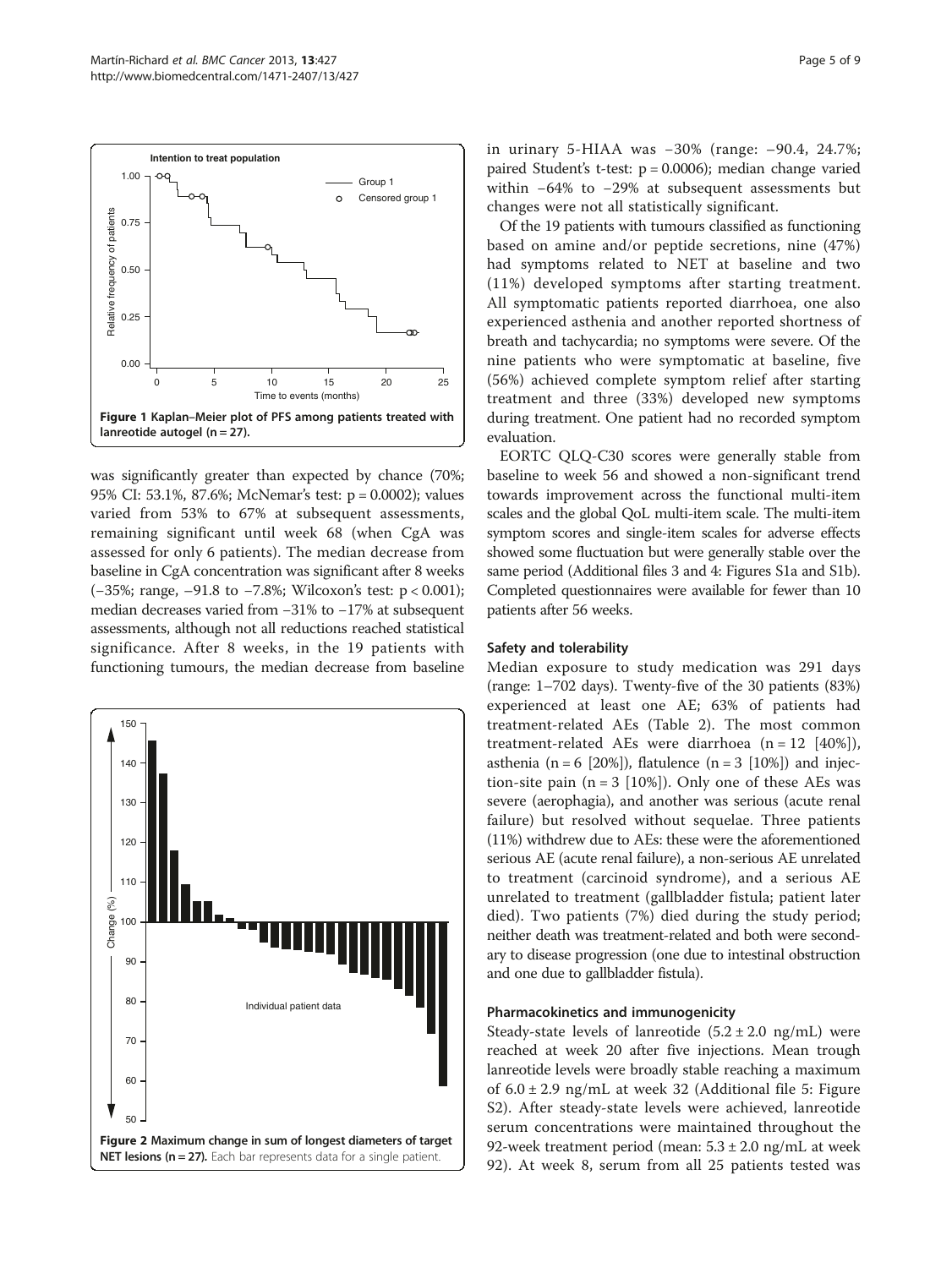| Organ system                   | Severe         | Moderate     | Mild        | <b>Total</b> |
|--------------------------------|----------------|--------------|-------------|--------------|
| Any                            | 1(3.3)         | 8(26.7)      | 17(56.7)    | 19 (63.3)    |
| Gastrointestinal               | 1(3.3)         | 4(13.3)      | 12 (40.0)   | 13 (43.3)    |
| General and                    | $\overline{0}$ | 5(16.7)      | 9(30.0)     | 10(33.3)     |
| injection site                 |                |              |             |              |
| Neurological                   | $\mathbf 0$    | $\mathbf{0}$ | 3(10.0)     | 3(10.0)      |
| Metabolic and nutritional      | $\mathbf{0}$   | 1(3.3)       | 1(3.3)      | 2(6.7)       |
| Infections                     | $\mathbf 0$    | 1(3.3)       | $\circ$     | 1(3.3)       |
| Skin and subcutaneous tissue   | $\mathbf{0}$   | $\mathbf{0}$ | 1(3.3)      | 1(3.3)       |
| Ear and labyrinth              | $\circ$        | $\mathbf{0}$ | 1(3.3)      | 1(3.3)       |
| Renal/urinary tract            | $\mathbf{0}$   | 1 $(3.3)^a$  | $\mathbf 0$ | 1(3.3)       |
| Reproductive system and breast | $\Omega$       | $\mathbf{0}$ | 1(3.3)      | 1(3.3)       |
| Vascular                       | $\mathbf 0$    | $\mathbf 0$  | 1(3.3)      | 1(3.3)       |

<span id="page-5-0"></span>Table 2 Patients reporting mild, moderate or severe treatment-related adverse events during treatment with lanreotide autogel

Data are number (%) of patients.

<sup>a</sup>Event was serious AE (acute renal failure) but resolved without sequelae.

negative for anti-lanreotide antibodies; at subsequent assessments, anti-lanreotide antibodies were detected in two patients (7%), one of them temporarily.

#### **Discussion**

The current study provides new evidence for the antiproliferative effect of long-acting lanreotide Autogel in NET. In patients with radiologically demonstrated progressive disease in the previous 6 months, we showed that lanreotide Autogel, 120 mg every 28 days, was associated with a median PFS of more than 12 months as determined by blinded central evaluation. Ki-67 was the only factor predictive of PFS – such that a lower Ki-67 predicted longer PFS – and there was no deterioration in QoL during the study. Treatment was generally well tolerated, with a safety profile consistent with the pharmacology of the drug.

There is indirect evidence that lanreotide may have antiproliferative effects on NET. Prospective nonrandomised studies have shown tumour responses or long periods of tumour stabilisation with the immediate-release [[14](#page-7-0)-[16](#page-7-0)] and microparticle formulations [\[17-22\]](#page-7-0). There have also been reports of tumour growth control in two long-term retrospective studies of the long-acting depot (Autogel) formulation [[23,24](#page-7-0)] and in a randomised study of lanreotide microparticles versus Autogel over 18 weeks [[25\]](#page-7-0). Further evidence showed similar tumour stabilisation with lanreotide immediate-release, interferon alpha or lanreotide plus interferon alpha in patients with progressive NET over 12 months [[13\]](#page-7-0). This offers stronger support for an antiproliferative effect but lacks a placebo arm for comparison.

Direct support for an antiproliferative effect in NET has been reported previously for octreotide LAR, the

other commercially available long-acting SSA [[11](#page-7-0)]. In this randomised, double-blind trial of patients with non-functioning midgut NETs (the PROMID study), the time to tumour progression was significantly longer in patients receiving octreotide LAR than in those receiving placebo (14 and 6 months, respectively) when hepatic tumour burden was ≤10%. Although between-study comparisons should be made with caution, PFS and disease stabilisation were similar in PROMID and the current study despite key differences in study design. In our study, for example, patients had more advanced disease, had previously received systemic treatments, and had pancreatic, intestinal or lung NETs, while in PROMID the population was limited to those with midgut NETs. A particular strength of our study is that all participants had documented progressive disease within the previous 6 months whereas the proportion with disease progression at enrollment is not reported for PROMID. On the other hand, PROMID was a placebocontrolled study, while ours was not. Data from two large, ongoing, randomised, double-blind, placebocontrolled studies with lanreotide Autogel are thus awaited with interest. The first was conducted in a homogeneous population of patients with non-functioning gastroenteropancreatic NETs (CLARINET study: NCT00353496) [[12](#page-7-0)] and the second in patients with a history of carcinoid syndrome (ELECT study: NCT00774930) [[29](#page-7-0)]. Data from these studies are expected late 2013 or early 2014.

Other treatment modalities that have shown promise as antiproliferative agents for advanced NET include mTOR or tyrosine kinase inhibitors. Recent clinical trials have demonstrated that these molecular targeted therapies can provide tumour stabilisation in patients with advanced pancreatic NET (PFS of 11.0 months for everolimus and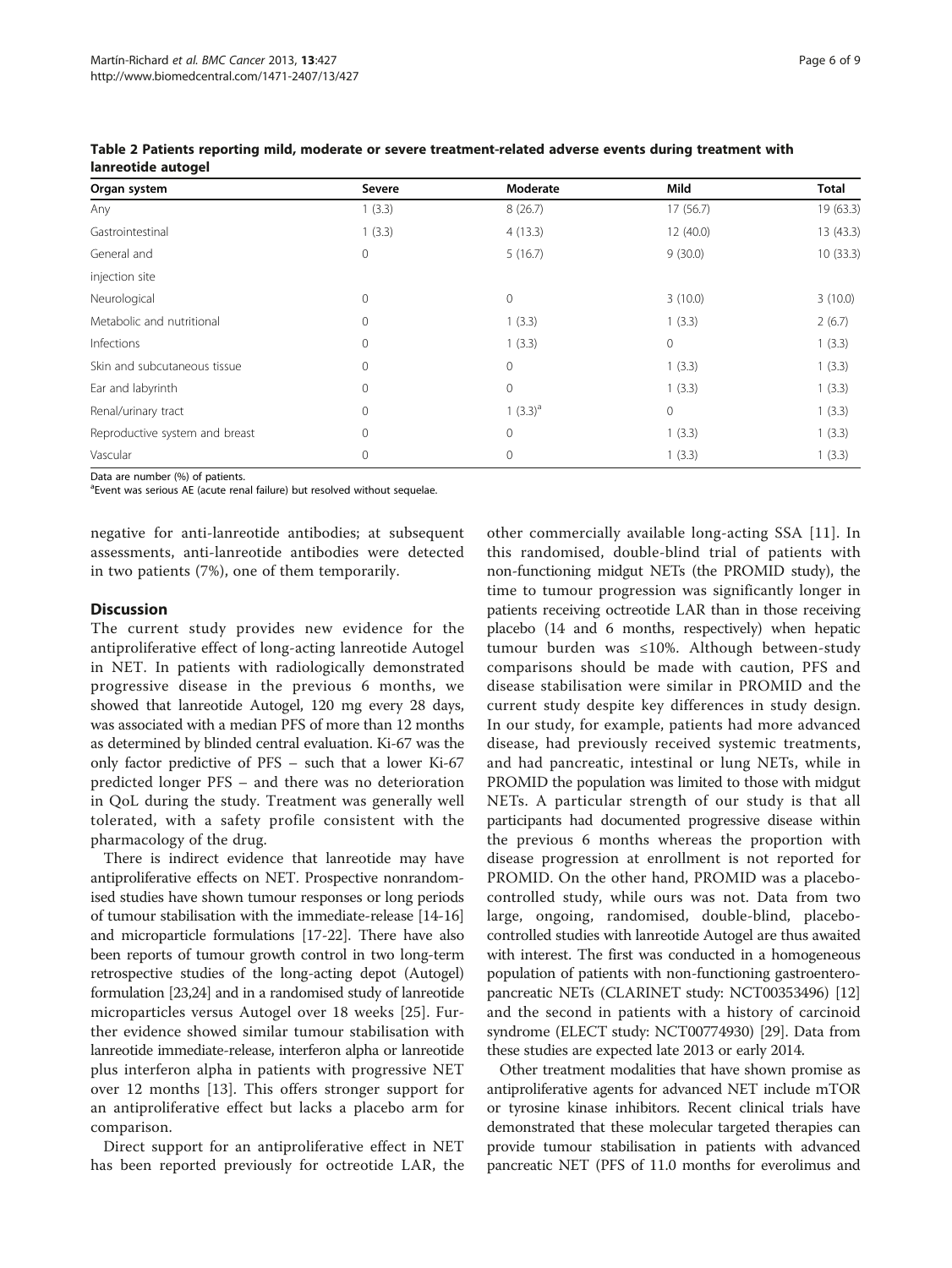<span id="page-6-0"></span>11.4 months for sunitinib) [[30](#page-7-0)[,31](#page-8-0)]. The combination of everolimus and octreotide LAR also stabilised tumour growth in patients with carcinoid NET [[32](#page-8-0)]. To date, some preliminary research with octreotide and lanreotide in various NET types has suggested that combination therapy with molecular targeted therapies may provide antiproliferative effects that take advantage of potential synergies between these agents' different modes of action [\[4-6](#page-7-0)].

No unexpected safety signals were noted, which is consistent with other recent lanreotide studies in patients with NET [[23,24\]](#page-7-0). The most common AEs were primarily gastrointestinal and asthenia, and the AEs observed did not lead to a higher than anticipated incidence of treatment-related withdrawal.

Lanreotide trough serum concentrations remained stable for the duration of this study suggesting sustained exposure to lanreotide Autogel for at least 92 weeks. Lanreotide treatment also exhibited limited immunogenicity, as only two patients developed antibodies (in one case, temporarily). Therefore, there is low risk that antibodies might adversely affect efficacy, safety or pharmacokinetics.

This study has several limitations. First, as noted earlier, it was a single-arm (and thus unblinded) study in a relatively small population of patients with functioning or non-functioning progressive NETs of different origins. While the finding of substantial antiproliferative efficacy is promising, data from the CLARINET study are expected to corroborate findings. Second, the study was not powered sufficiently to assess potential predictive factors, nor did it assess hepatic involvement and its effect on PFS. Third, the exclusion from our study of patients with disease progression in the 6 months following diagnosis likely excluded those with more aggressive disease and could have biased the results towards longer PFS. However, in the RADIANT 1–3 studies [[30,](#page-7-0)[32,33](#page-8-0)], where such patients were not excluded, those whose tumors progressed within 6 months of diagnosis represented <4%, <14% and <9% of the respective study populations. It is therefore unlikely that more than a few cases of more aggressive disease were excluded from our study and, as such, it is unlikely that this affected the results. Finally, a full PK profile was not assessed but will be determined from the phase III studies of lanreotide and used in population PK studies.

## **Conclusions**

These findings show that lanreotide Autogel achieved clinically meaningful PFS (>12 months) in patients with radiologically confirmed progressive, well-differentiated NETs, strongly supporting an antiproliferative effect. Lanreotide also provided symptom control with stable QoL, and a favourable tolerability profile. These findings are encouraging, particularly in this group of patients with limited treatment options. In addition to future clinical trials of lanreotide Autogel for NET stabilisation, further research on treatment strategies that combine lanreotide and molecular targeted therapies will help characterise the clinical utility of lanreotide-based combinations in the management of NETs.

## Additional files

#### [Additional file 1:](http://www.biomedcentral.com/content/supplementary/1471-2407-13-427-S1.docx) List of study centres.

[Additional file 2: Table S1.](http://www.biomedcentral.com/content/supplementary/1471-2407-13-427-S2.docx) Protocol changes occurring during the study.

[Additional file 3: Figure S1a.](http://www.biomedcentral.com/content/supplementary/1471-2407-13-427-S3.zip) Mean scores on the EORTC QLQ-C30 scale (n = 27) during treatment with lanreotide Autogel. Panel A: functional domains.

[Additional file 4: Figure S1b.](http://www.biomedcentral.com/content/supplementary/1471-2407-13-427-S4.zip) Mean scores on the EORTC QLQ-C30 scale (n = 27) during treatment with lanreotide Autogel. Panel B: symptoms.

[Additional file 5: Figure S2.](http://www.biomedcentral.com/content/supplementary/1471-2407-13-427-S5.zip) Mean (SD) serum lanreotide concentration (ng/mL) over time in patients receiving lanreotide Autogel (n = 27).

#### Abbreviations

AE: Adverse event; CLARINET: Controlled study of lanreotide antiproliferative response in NET; CT: Computed tomography; CgA: Chromogranin A; ECOG: Eastern cooperative oncology group; EORTC QLQ-C30: European organization for research and rreatment of cancer quality of life questionnaire C30; 5-HIAA: 5-hydroxyindole acetic acid; IGF-1: Insulin growth factor-1; MedDRA: Medical dictionary for regulatory activities; MRI: Magnetic resonance imaging; mTOR: Mammalian target of rapamycin; NET: Neuroendocrine tumours; PFS: Progression-free survival; PK: Pharmacokinetic; QoL: Quality of life; PROMID: Placebo-controlled, double-blind, prospective, Randomized study on the effect of Octreotide LAR in the control of tumor growth in patients with metastatic neuroendocrine MIDgut tumors; RECIST: Response evaluation criteria in solid tumours; SSA: Somatostatin analogue.

#### Competing interests

EP and PM are employees of Ipsen. All remaining authors declare that they have no competing interests.

#### Authors' contributions

MMR, BM, and EP contributed to study concept and design. MMR, BM, EP, VA, DC, EF, and PM participated in data analysis and interpretation. MMR, BM, VA, MM, DC, EF, AG, ML, MAS, CP, FR, JS, AS, and MQ were involved in data acquisition. All authors were involved in preparation of the manuscript. All authors read and approved the final manuscript.

#### Acknowledgements

The authors thank their other co-investigators, their staff, the central radiologist, and the patients for participating in this study. The principal investigators in the TTD study group were: Bartomeu Massutí, Marta Martín-Richard, Vicente Alonso, Daniel Castellano, Emilio Fonseca, Antonio Galán, J. Luis García López, Marta Llanos, Inmaculada Maestu, Lorena del Río Pazos, Maribel Mármol, Joan Maurel, María Purificación Martínez de Prado, Carlos Pericay, Fernando Rivera, Javier Sastre, Ángel Segura, Manuel Valladares, Amalia Velasco. The authors thank Esther Nathanson of Watermeadow Medical who provided medical writing services on behalf of Ipsen. This study was funded by Ipsen.

#### Funding

This study was funded by Ipsen.

#### Author details

<sup>1</sup>Medical Oncology Department, Hospital de la Santa Creu y Sant Pau, Av. Sant Antoni M<sup>a</sup> Claret, 167, Barcelona 08025, Spain. <sup>2</sup>Medical Oncology Department, Hospital General Universitario de Alicante, Alicante, Spain.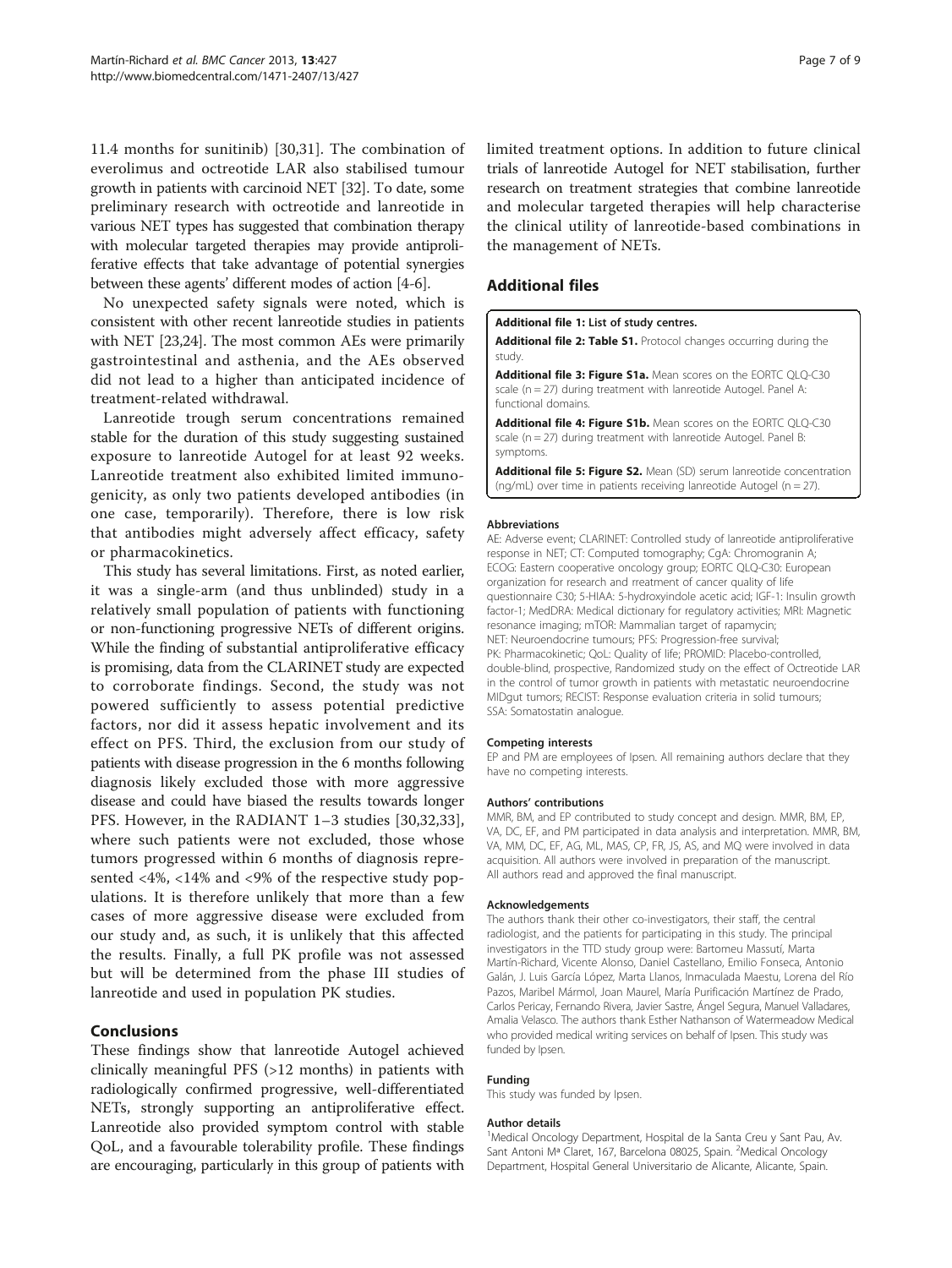<span id="page-7-0"></span><sup>3</sup>Medical Department, Ipsen Pharma, Barcelona, Spain. <sup>4</sup>Medical Oncology Department, University Hospital Miguel Servet, Zaragoza, Spain. <sup>5</sup>Medical Oncology Department, Hospital Clinic i Provincial, Barcelona, Spain. <sup>6</sup>Medical Oncology Department, University Hospital 12 de Octubre, Madrid, Spain. 7 Medical Oncology Department, University Hospital Clínico Salamanca, Salamanca, Spain. <sup>8</sup>Medical Oncology Department, Hospital de Sagunto, Sagunto, Spain. <sup>9</sup>Medical Oncology Department, University Hospital Canarias, Santa Cruz de Tenerife, Spain. 10Medical Oncology Department, Hospital Universitario de Basurto, Bilbao, Spain. <sup>11</sup>Medical Oncology Department, Hospital Universitari de Sabadell, Corporació Sanitaria Universitaria Parc Tauli, Sabadell, Spain. 12Medical Oncology Department, Hospital Marqués de Valdecilla, Santander, Spain. 13Medical Oncology Department, Hospital Clínico San Carlos, Madrid, Spain. <sup>14</sup>Medical Oncology Department, Hospital Universitari i Politecnic La Fe, Valencia, Spain. <sup>15</sup>Medical Oncology, Hospital A Coruña, A Coruña, Spain. 16Global Medical Affairs, Ipsen Pharma, Boulogne Billancourt, France.

#### Received: 5 February 2013 Accepted: 11 September 2013 Published: 20 September 2013

#### References

- de Herder WW, Hofland LJ, van der Lely AJ, Lamberts SW: Somatostatin receptors in gastroentero-pancreatic neuroendocrine tumours. Endocr Relat Cancer 2003, 10:451–458.
- Patel YC, Srikant CB: Subtype selectivity of peptide analogs for all five cloned human somatostatin receptors (hsstr 1–5). Endocrinology 1994, 135:2814–2817.
- Modlin IM, Pavel M, Kidd M, Gustafsson BI: Review article: somatostatin analogues in the treatment of gastroenteropancreatic neuroendocrine (carcinoid) tumours. Aliment Pharmacol Ther 2010, 31:169–188.
- 4. Bousquet C, Lasfargues C, Chalabi M, Billah SM, Susini C, Vezzosi D, Caron P, Pyronnet S: Clinical review: current scientific rationale for the use of somatostatin analogs and mTOR inhibitors in neuroendocrine tumor therapy. J Clin Endocrinol Metab 2012, 97:727-737.
- 5. Castellano D, Grande E, Barriuso J: Advances in pancreatic neuroendocrine tumor treatment. N Engl J Med 2011, 364:1872–1873.
- 6. Capdevila J, Sevilla I, Alonso V, Anton-Aparico L, Jimenez-Fonseca P, Grande E, Reina JJ, Manzano JL, Alonso-Guadalajara JD, Garcia-Alfonso P: Evaluation of safety and efficacy of somatuline autogel in combination with molecular targeted therapies (MTT) in patients with neuroendocrine tumors (NETs): data from one Spanish cohort [abstract]. J Clin Oncol 2012, 30(Suppl):e14671.
- 7. Strosberg J, Kvols L: Antiproliferative effect of somatostatin analogs in gastroenteropancreatic neuroendocrine tumors. World J Gastroenterol 2010, 16:2963–2970.
- Susini C, Buscail L: Rationale for the use of somatostatin analogs as antitumor agents. Ann Oncol 2006, 17:1733–1742.
- 9. Kulke MH: Gastrointestinal neuroendocrine tumors: a role for targeted therapies? Endocr Relat Cancer 2007, 14:207–219.
- 10. Oberg KE, Reubi JC, Kwekkeboom DJ, Krenning EP: Role of somatostatins in gastroenteropancreatic neuroendocrine tumor development and therapy. Gastroenterology 2010, 139:742-753.
- 11. Rinke A, Müller HH, Schade-Brittinger C, Klose KJ, Barth P, Wied M, Mayer C, Aminossadati B, Pape UF, Bläker M, Harder J, Arnold C, Gress T, Arnold R, PROMID Study Group: Placebo-controlled, double-Blind, prospective, randomized study on the effect of octreotide LAR in the control of tumor growth in patients with metastatic neuroendocrine midgut tumors: a report from the PROMID study group. J Clin Oncol 2009, 27:4656–4663.
- 12. Caplin M, Ruszniewski P, Pavel M, Cwikla J, Phan A, Raderer M, Sedlackova E, Cadiot G, Wall L, Rindi G, Liyanage N, Blumberg J: A randomized, doubleblind, placebo-Controlled study of Lanreotide Antiproliferative Response in patients with gastroenteropancreatic NeuroEndocrine Tumors (CLARINET) [abstract]. <http://eccamsterdam2013.ecco-org.eu/>.
- 13. Faiss S, Pape U, Böhmig M, Dörffel Y, Mansmann U, Golder W, Riecken EO, Wiedenmann B, International Lanreotide and Interferon Alfa Study Group: Prospective, randomized, multicenter trial on the antiproliferative effect of lanreotide, interferon alfa, and their combination for therapy of metastatic neuroendocrine gastroenteropancreatic tumors. J Clin Oncol 2003, 21:2689–2696.
- 
- 14. Faiss S, Räth U, Mansmann U, Caird D, Clemens N, Riecken EO, Wiedenmann B: Ultra-High-dose lanreotide, treatment in patients with metastatic neuroendocrine gastroenteropancreatic tumors. Digestion 1999, 60:469–476.
- 15. Eriksson B, Renstrup J, Imam H, Oberg K: High-dose treatment with lanreotide of patients with advanced neuroendocrine gastrointestinal tumors: clinical and biological effects. Ann Oncol 1997, 8:1041-1044.
- 16. Anthony L, Johnson D, Hande K, Shaff M, Winn S, Krozely M, Oates J: Somatostatin analogue phase I trials in neuroendocrine neoplasms. Acta Oncol 1993, 32:217–223.
- 17. Panzuto F, Di Fonzo M, Iannicelli E, Sciuto R, Maini CL, Capurso G, Milione M, Cattaruzza MS, Falconi M, David V, Ziparo V, Pederzoli P, Bordi C, Delle Fave G: Long-term clinical outcome of somatostatin analogues for treatment of progressive, metastatic, well-differentiated entero-pancreatic endocrine carcinoma. Ann Oncol 2006, 17:461–466.
- 18. Ricci S, Antonuzzo A, Galli L, Orlandini C, Ferdeghini M, Boni G, Roncella M, Mosca F, Conte PF: Long-acting depot lanreotide in the treatment of patients with advanced neuroendocrine tumors. Am J Clin Oncol 2000, 23:412–415.
- 19. Ducreux M, Ruszniewski P, Chayvialle JA, Blumberg J, Cloarec D, Michel H, Raymond JM, Dupas JL, Gouerou H, Jian R, Genestin E, Hammel P, Rougier P: The antitumoral effect of the long-acting somatostatin analog lanreotide in neuroendocrine tumors. Am J Gastroenterol 2000, 95:3276–3281.
- 20. Wymenga AN, Eriksson B, Salmela PI, Jacobsen MB, Van Cutsem EJ, Fiasse RH, Välimäki MJ, Renstrup J, de Vries EG, Oberg KE: Efficacy and safety of prolonged-release lanreotide in patients with gastrointestinal neuroendocrine tumors and hormone-related symptoms. J Clin Oncol 1999, 17:1111.
- 21. Tomassetti P, Migliori M, Gullo L: Slow-release lanreotide treatment in endocrine gastrointestinal tumors. Am J Gastroenterol 1998, 93:1468-1471.
- 22. Ruszniewski P, Ducreux M, Chayvialle J, Blumberg J, Cloarec D, Michel H, Raymond JM, Dupas JL, Gouerou H, Jian R, Genestin E, Bernades P, Rougier P: Treatment of the carcinoid syndrome with the long-acting somatostatin analogue lanreotide: a prospective study in 39 patients. Gut 1996, 39:279–283.
- 23. Khan M, El-Khouly F, Davies P, Toumpanakis C, Caplin ME: Long-term results of treatment of malignant carcinoid syndrome with prolonged release lanreotide (somatuline autogel). Aliment Pharmacol Ther 2011, 34:235–242.
- 24. Bianchi A, De Marinis L, Fusco A, Lugli F, Tartaglione L, Milardi D, Mormando M, Lassandro AP, Paragliola R, Rota CA, Della Casa S, Corsello SM, Brizi MG, Pontecorvi A: The treatment of neuroendocrine tumors with long-acting somatostatin analogs: a single center experience with lanreotide autogel. J Endocrinol Invest 2011, 34:692–697.
- 25. Bajetta E, Procopio G, Catena L, Martinetti A, De Dosso S, Ricci S, Lecchi AS, Boscani PF, Iacobelli S, Carteni G, De Braud F, Loli P, Tartaglia A, Bajetta R, Ferrari L: Lanreotide autogel every 6 weeks compared with lanreotide microparticles every 3 weeks in patients with well differentiated neuroendocrine tumors: a phase III study. Cancer 2006, 107:2474–2481.
- 26. Solcia E, Klöppel G, Sobin LH: Histological typing of endocrine tumours, WHO international histological classification of tumours (ed 2). Berlin: Springer-Verlag; 2000.
- 27. Therasse P, Arbuck SG, Eisenhauer EA, Wanders J, Kaplan RS, Rubinstein L, Verweij J, Van Glabbeke M, van Oosterom AT, Christian MC, Gwyther SG: New guidelines to evaluate the response to treatment in solid tumors. European organization for research and treatment of cancer, national cancer institute of the United States, national cancer institute of Canada. J Natl Cancer Inst 2000, 92:205-216.
- 28. Barbanoj M, Antonijoan R, Morte A, Grinyó JM, Solà R, Vallès J, Peraire C, Cordero JA, Muñoz A, Jané F, Obach R: Pharmacokinetics of the somatostatin analog lanreotide in patients with severe chronic renal insufficiency. Clin Pharmacol Ther 1999, 66:485–491.
- 29. Gomez-Panzani E, Chang S, Knowles N, Fohanno V: An ongoing, doubleblind, randomized, placebo-controlled clinical trial investigating the efficacy and safety of somatuline® depot (lanreotide) injection in the treatment of carcinoid syndrome -- update on the current status [abstract]. North American Neuroendocrine Tumor Society; 2011. Neuroendocrine Tumor Symposium [[http://www.nanets.net/nanets\\_cd/2012/pdfs/O1gomezongoingtrial.pdf\]](http://www.nanets.net/nanets_cd/2012/pdfs/O1gomezongoingtrial.pdf)
- 30. Yao JC, Shah MH, Ito T, Bohas CL, Wolin EM, Van Cutsem E, Hobday TJ, Okusaka T, Capdevila J, de Vries EG, Tomassetti P, Pavel ME, Hoosen S, Haas T, Lincy J, Lebwohl D, Öberg K, RADIANT-3 Study Group: Everolimus for